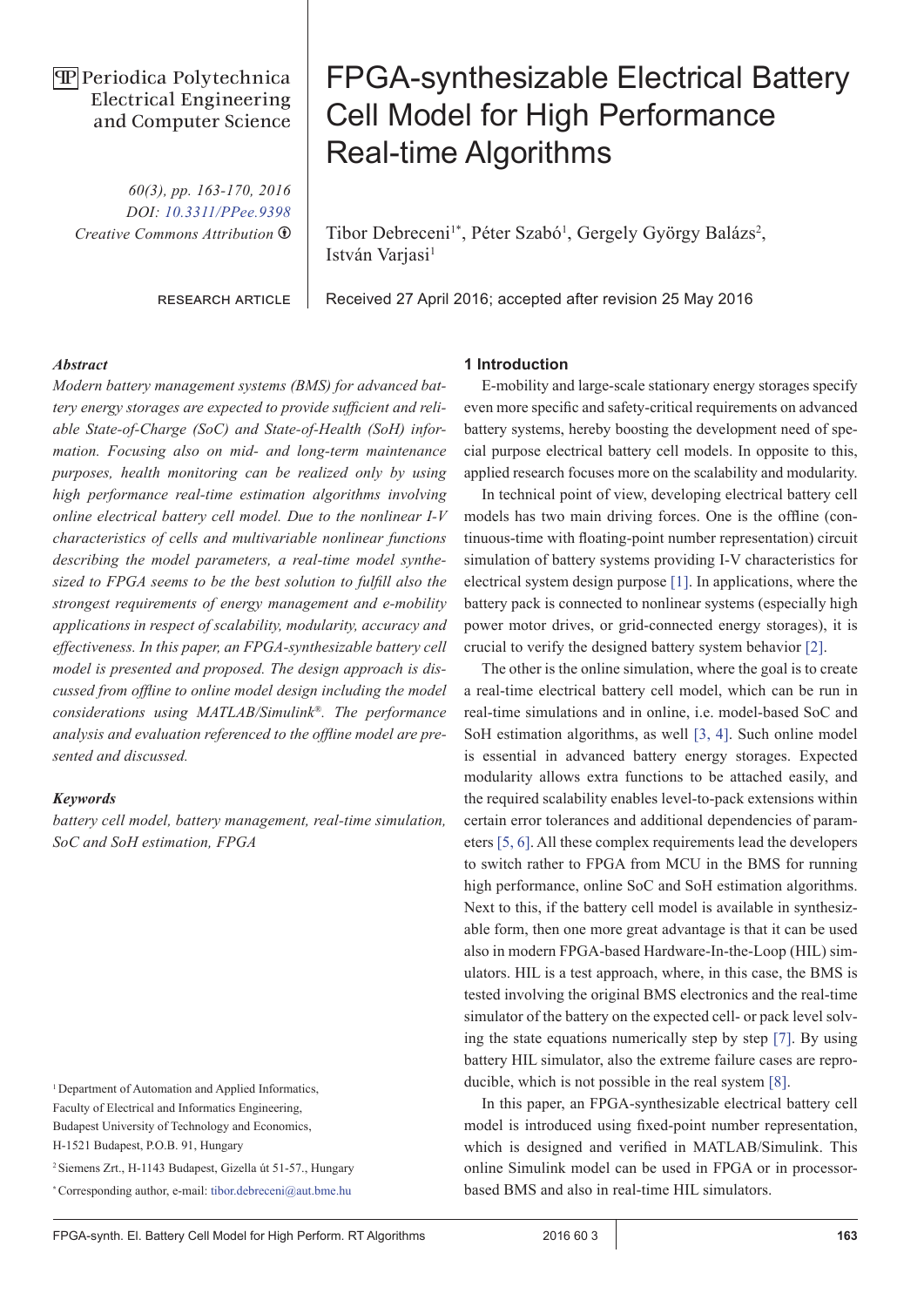The paper is organized as follows. At first, basic modeling considerations and assumptions are described in [Section 2](#page-1-0) while introducing the offline battery cell model, which is taken as reference for the online model and its verification process. Next, [Section 3](#page-2-0) deals with the offline-to-online model conversion process involving the fixed-point calculation method and discretization procedures. In [Section 4](#page-3-0), the verification process is explained as a preparation in order to get the best understanding of [Section 5](#page-4-0), where the online model performance will be shown and evaluated. In the final section, the conclusion discusses the impact of the designed online model.

#### <span id="page-1-0"></span>**2 Offline model design**

Since the online battery cell model is expected to fit strict requirements, it is crucial to start from a corresponding model. The first step in model design was to get a good compromise between model complexity and implementability. This tradeoff demand appears as a representation of the application-specific property, because here the priority of considering some parameters is boosted, others are decreased or totally neglected regarding which one is important in certain application.

In the model design, the aim was essentially to take into consideration only the most necessary parameters and dependencies that are needed to allow us to analyze and evaluate the online model performance in comparison to the offline model. Besides, according to the energy- and power density requirements coupled to the weight and volume limitations in advanced battery storages, lithium-ion technology-related considerations were principally taken. First, the chosen model topology is introduced.

Unite the advantages of Thevenin-based [\[1,](#page-6-0) [9\]](#page-7-4), impedancebased [\[10,](#page-7-5) [11\]](#page-7-6) and runtime-based [\[12](#page-7-7), [13\]](#page-7-8) electrical models, a combined battery cell model shown in [Fig. 1](#page-1-1) was designed and proposed [\[14\]](#page-7-9). It is widely used in practical applications due to its simplicity, scalability and effectiveness. This topology essentially fulfills the above mentioned claims with a certain degree of modifications needed.

<span id="page-1-1"></span>

**Fig. 1** Combined electrical battery cell model.

In "Battery lifetime" part,  $v_{Soc}$  is the per unit voltage representation of the SoC measured on  $C<sub>O</sub>$  capacitor, which represents the cell capacity in Ampere-seconds. The nonlinear open circuit voltage characteristic of the cell is stored in  $v_{oc}(v_{Soc})$ ; the terminal or cell voltage is  $v_{cell}$ . The resistor  $R_{sd}$  is used to characterize the self-discharge energy loss when the battery is stored for a long time. These elements are inherited from runtime-based models. Internal resistance is represented by  $R_0$ . The RC network, composed of  $R_s$ ,  $C_s$ ,  $R_l$  and  $C_l$ , represents the transient response similarly to the Thevenin-based models. On one hand, using two RC time constants is practically the best trade-off between accuracy and computational complexity [\[4](#page-6-3), [14\]](#page-7-9). On the other hand, when this equivalent circuit is considered as a reduced order model based on electrochemistry principles, the second-order RC network represents the effective double polarization such as electrochemical and concentration polarization separately [[3,](#page-6-2) [4,](#page-6-3) [15](#page-7-10)].

Based on the combined model, the used model can be seen in [Fig. 2,](#page-1-2) and its state equations can be followed in [\(1\)](#page-1-3). The sign of the cell current  $i_d$  is positive when the cell is discharged, and negative when charged.

<span id="page-1-3"></span>
$$
\begin{bmatrix}\n\dot{v}_{DoD} \\
\dot{v}_s \\
\dot{v}_t\n\end{bmatrix} =\n\begin{bmatrix}\n0 & 0 & 0 \\
0 & -1/\tau_s & 0 \\
0 & 0 & -1/\tau_t\n\end{bmatrix}\n\begin{bmatrix}\nv_{DoD} \\
v_s \\
v_t\n\end{bmatrix} +\n\begin{bmatrix}\n1/C_Q \\
1/C_s \\
1/C_t\n\end{bmatrix} i_d\n\begin{bmatrix}\n\dot{v}_s \\
\dot{v}_t\n\end{bmatrix} +\n\begin{bmatrix}\n0 & 0 & 0 \\
0 & -1/\tau_s \\
0 & 0 & -1/\tau_t\n\end{bmatrix}\n\begin{bmatrix}\n0 & 0 & 0 \\
0 & v_s\n\end{bmatrix} +\n\begin{bmatrix}\n0 & 0 & 0 \\
0 & 0 & -1/\tau_s\n\end{bmatrix} i_d\n\begin{bmatrix}\n0 & 0 & 0 \\
0 & 0 & -1/\tau_s\n\end{bmatrix} \tag{1}
$$

where  $\tau_s = R_s C_s$  denotes the short time-constant and  $\tau_l = R_l C_l$ is the long time-constant, and  $v_{DoD} = 1 - v_{SoC}$  means the Depthof-Discharge (DoD). Hereinafter,  $v_{S_0C}$  and  $v_{DoD}$  will simply be referred to as *SoC* and *DoD*. The self-discharge effect is ignored due to the very low per month self-discharge rate of advanced lithium-ion cells, and because daily or weekly usage of the batteries is assumed in this paper.

<span id="page-1-2"></span>

**Fig. 2** Used electrical battery cell model.

The first order differential equations shown in [\(1\)](#page-1-3) have to be modified to integral forms explained in the next section. The resulting state equations, therefore, got an additional constant component that has a physical meaning of the initial values. In case of  $v_s$  and  $v_l$ , these components are zero, but in case of *DoD*, the initial *SoC* value of the battery cell needs to be considered:

$$
DoD = \frac{1}{C_Q} \int_0^t i_d dt + \underbrace{(1 - SoC_{Init})}_{DoD_{Init}} \tag{2}
$$

<span id="page-1-4"></span>The cell temperature is calculated using a one-time constant equivalent thermal model of the battery cell shown in [Fig. 3](#page-2-1).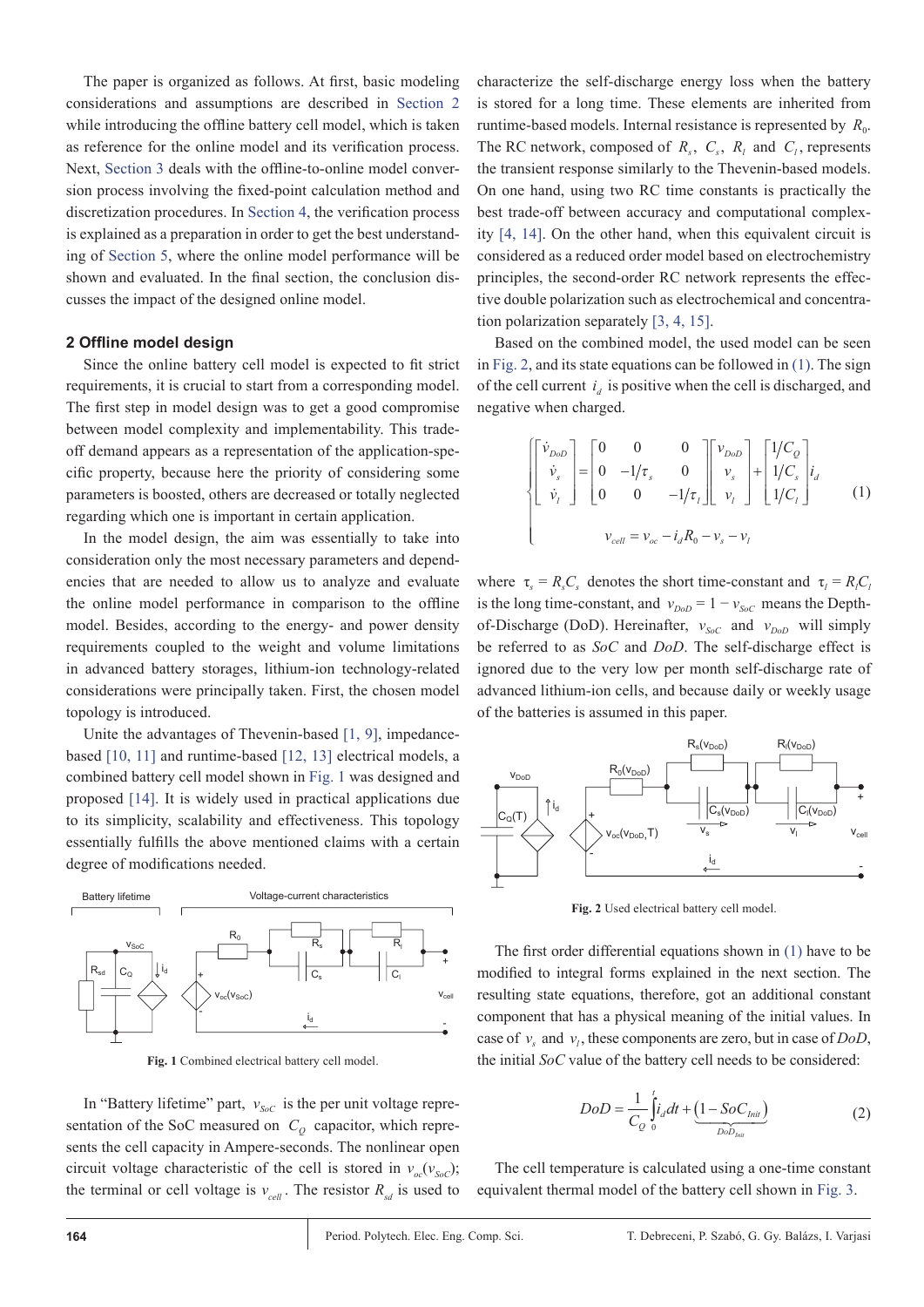

<span id="page-2-1"></span>**Fig. 3** Used equivalent thermal model of the battery cell.

In the thermal model,  $C<sub>th</sub>$  capacitor represents the heat capacitance of the cell, and  $R<sub>th</sub>$  resistor represents the resulting thermal junction between the cell internal heat generation and the ambient medium through the cell surface. Therefore, the thermal behavior is described in [\(3\)](#page-2-2).

<span id="page-2-2"></span>
$$
P_{D} = |(V_{oc} - V_{cell}) i_{d}|
$$
  
\n
$$
T_{cell} = T_{ambient} + \frac{1}{C_{th}} \int_{0}^{t} \left( P_{D} - \frac{T_{cell} - T_{ambient}}{R_{th}} \right) dt
$$
 (3)

Theoretically, all the quantities/parameters in the electrical model vary with current, temperature, SoH, SoC and so on [\[6\]](#page-7-1). Battery model using such topology can be effectively identified to get realistic model parameters as multivariable nonlinear functions [\[3,](#page-6-2) [6,](#page-7-1) [14\]](#page-7-9). However, it is important to mention that regarding the performance analysis and verification process, the designed online model does not require realistic and valid model parameters, because it is verified directly to the offline model. Hereby, only the equivalence must be ensured between the offline and online model parameters, and the offline model parameters are not necessarily needed to be identified and validated based on real battery cell measurement data. In the online model, only the DoD-dependency of the internal resistance and the RC network elements are not identified; others were obtained as nonlinear functions derived from a real and widelyused lithium-ion battery cell. The detailed model dependency graph can be seen in [Fig. 4,](#page-2-3) where the quantity/parameter at the end of the arrow is dependent from the quantity/parameter at the base of the arrow.

<span id="page-2-3"></span>

**Fig. 4** Quantity/parameter-dependencies in the used model.

# <span id="page-2-0"></span>**3 Online model design**

In order to obtain the online model, certain modifications are needed in the offline model. By shortening cycle times, signals can be processed on higher frequencies according to the Nyquist-Shannon sampling theorem, which leads to a more realistic simulation. These methods require the implementation of digital integrators to store the values of the state variables. The iterative calculations of state variables are done by using forward-Euler numerical integration method described as follows:

$$
y(t + \Delta t) = y(t) + \Delta t \cdot u(t)
$$
 (4)

where  $u(t)$  is the input,  $y(t)$  is the output quantity and  $\Delta t$  is the time-step. When keeping the time-step as low as possible compared in order of magnitudes to the system time constants, the numerical instability can be avoided and the truncation error of the numeric approximation can be kept at significantly low level [\[16](#page-7-11), [17\]](#page-7-12). Therefore, this numerical method seems to provide the best trade-off between accuracy, effectiveness, complexity and offline-to-online design time. This is the main reason why it is worth modifying the state equations in [\(2\)](#page-1-4) to integral forms. Since the online model is aimed to be synthesized to modern FPGAs that has integrated hardware multiplier units using minimum 18×25 bits, it was worth using fixed-point representation focusing on minimizing the non-generated coding while not losing significant precision.

The nonlinear functions for quantities/parameters are realized by look-up tables, where the output vectors belong to input vectors derived by the division of the domains into equidistant points. In case of  $v_{oc}$  being a two variable nonlinear function of *DoD* and  $T_{cell}$ , a 2-D look-up table would be the best choice. Nonetheless, the 2-D look-up table is part of a library containing Simulink blocks capable of HDL code generation, the realization considerations raised subject of great debate. Basically,  $v_{oc}$  measurement is available in 9 different temperature points (in every 10 °C steps from -20 to 60 °C). The *DoD* is divided into 4096 equidistant points. Hereby, the 4096×9 size 2-D table could be indexed by the calculated  $DoD$  and  $T_{cell}$  temperature. First problem is that in order to do this, these indexing quantities are expected to be represented exactly in the same fixed-point form. However, the ranges of the two quantities can be fitted, the precisions should be considered. The temperature resolution is 0.01 °C and the *DoD* resolution is 0.001 % in the used ranges. Since the *DoD* resolution is more critical, it is not modified to the weaker temperature precision. Otherwise, if the temperature would be represented the same as *DoD*, it would be a waste of resources.

The second problem was with the equidistance requirement of the table data. By changing the voltage and temperature vector elements to fixed-point representation, those became not equidistant, which generated block error in Simulink. Even when these indexing vectors are replaced by such auxiliary indexing vectors, a new external logic is also needed.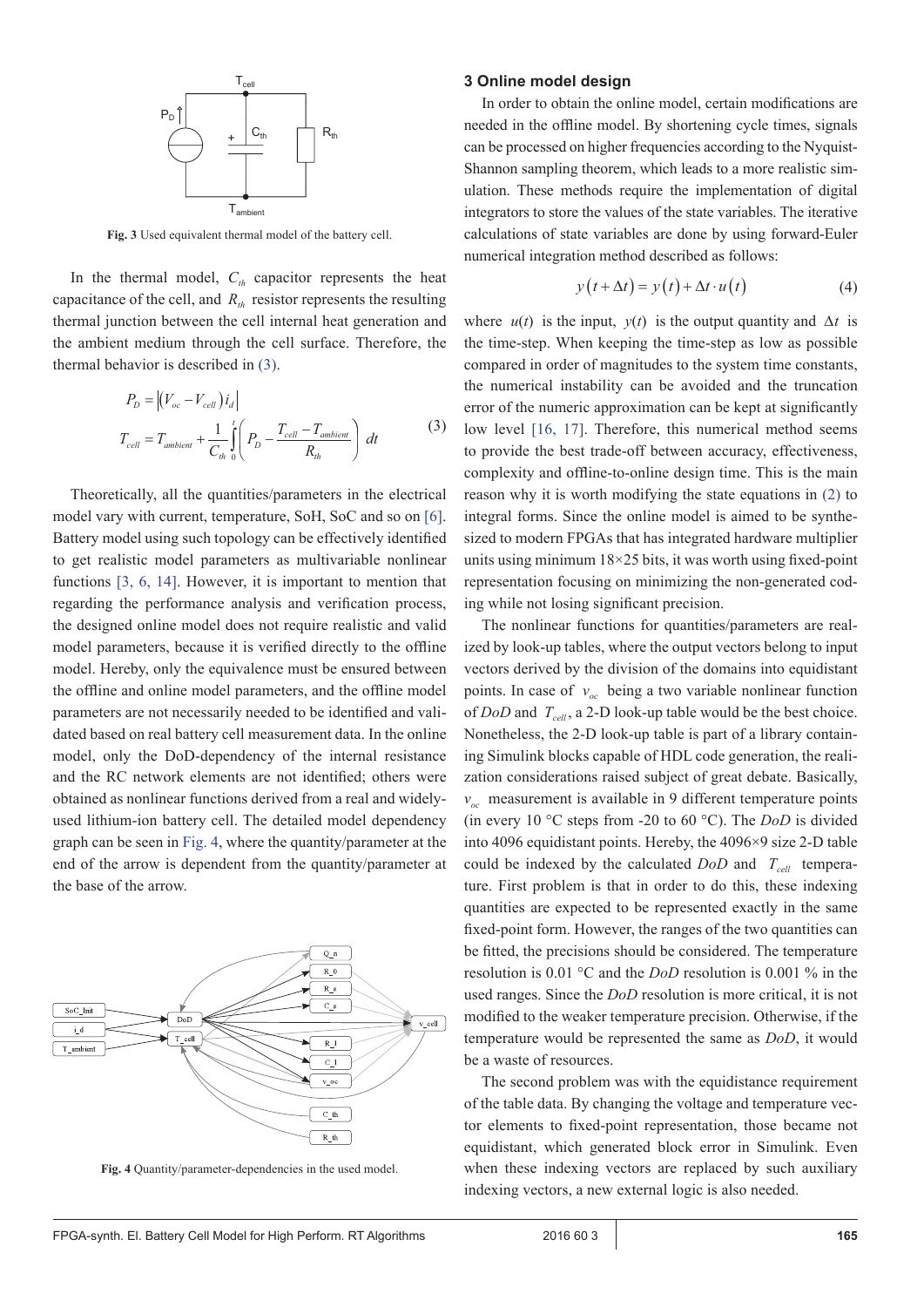Due to all described above, instead of using 2-D look-up table, multiple 1-D look-up tables are applied [\(Fig. 5](#page-3-1)) and the synthesis to block RAMs is guaranteed, which will be detailed later.

Fixed-Point Designer is a built-in tool of MATLAB that has been used to determine the fixed-point representations featuring the *fixdt* form. The general form is *fixdt*(*s, s+n+m, m*), where *s*  means the sign bit, *n* means the integer bit count and *m* means the fraction bit count. After specifying the resolution (*q*), the maximum  $(u_{\text{max}})$  and minimum  $(u_{\text{min}})$  values, the *fixdt* form can be achieved for all state- and auxiliary variables in the model:

$$
s = \begin{cases} 1, & u_{\min} < 0 \\ 0, & \text{else} \end{cases}
$$
  
\n
$$
n = \begin{cases} \lceil A \rceil, & |u_{\max}| \ge 1 \text{ and } |u_{\min}| \ge 1 \\ \lfloor A \rfloor, & \text{else} \end{cases}
$$
  
\n
$$
A = \log_2 \left( \max \left( |u_{\max}|, |u_{\min}| \right) \right)
$$
  
\n
$$
m = \begin{cases} \lceil -\log_2(q) \rceil, & q < 1 \\ \lfloor -\log_2(q) \rfloor, & \text{else} \end{cases}
$$
  
\n(5)

Other equations are valid to get the representations of the multiplier factors belonging to the integrands. The absolute values of the multiplier factors are typically smaller than 1, thus the LSB of the product will be placed on a less significant bit than the LSB of the multiplicand. These bits might to be eliminated, but the error is accumulated by the integrator. This should be avoided, thus those bits have to be extended with bit count warranted by the multiplier factor. The unnecessary bits can already be left at the output of the integrator, since the error will not be accumulated, because the values are stored more accurately by the integrator. The bit depth is given by the hardware multipliers of the FPGAs, only the extension of the fraction are needed to be calculated, as shown in [\(6\).](#page-3-2) The input signal is extended with the fraction bits of the multiplier constant  $(u)$ . It is important to be stated that the effect of the extension is negative if the multiplier constant is bigger than 1.

<span id="page-3-2"></span>
$$
m_{const} = \begin{cases} \left[ -\log_2(u) \right], & u > 1\\ \left[ -\log_2(u) \right], & \text{else} \end{cases}
$$
  
\n
$$
m_{multiplier} = m_{input} + m_{const}
$$
 (6)

For better understanding, the Simulink representation of the online model is split into parts shown from [Fig. 5](#page-3-1) to [Fig. 8](#page-4-1).

The presented online model is converted into HDL code with HDL Coder tool of MATLAB/Simulink. The tool generates the Verilog or VHDL files of the model, which can be directly imported into any synthesizer tool, such as Xilinx ISE Design Suite or Vivado Design Suite and so on. The HDL Coder generates registers from the look-up tables, which is wasteful of the resources. Placing a unit delay with one time-step after each 1-D look-up table in the Simulink model, the resulting delayed

readout of the generated registers will be optimized to block RAMs by the synthesis tool. The detailed utilization is presented in [Section 5](#page-4-0) in comparison between 3 modern FPGAs.

<span id="page-3-1"></span>

**Fig. 5** Open circuit voltage part of the online model.

#### <span id="page-3-0"></span>**4 Verification process**

The online model verification process was started with running the offline and online models in the same simulation cycle of MATLAB/Simulink. In order to get precious information also in terms of time-steps in different order of magnitudes, 1 ms, 100 ns and 10 ns version of online model is prepared for verification. The model performance is analyzed by calculating the errors of the quantities  $v_{cell}$ , *SoC*,  $T_{cell}$ and  $C<sub>Q</sub>$  between the offline and online models observing the total DoD range. Additionally, the error analysis is taken also between 1 ms and 10 ns online models exploring the effects of 5 order of magnitudes difference in time-steps. The selection between using absolute- or relative error was considered based on which provides more information to conclude whether if it is accurate enough in certain applications for the BMS and HIL developers.

It has to be noted, that the *in-situ* validation of the FPGAsynthesized model requires a complete BMS or HIL simulator. Such developments are in progress, and the results are planned to be published later.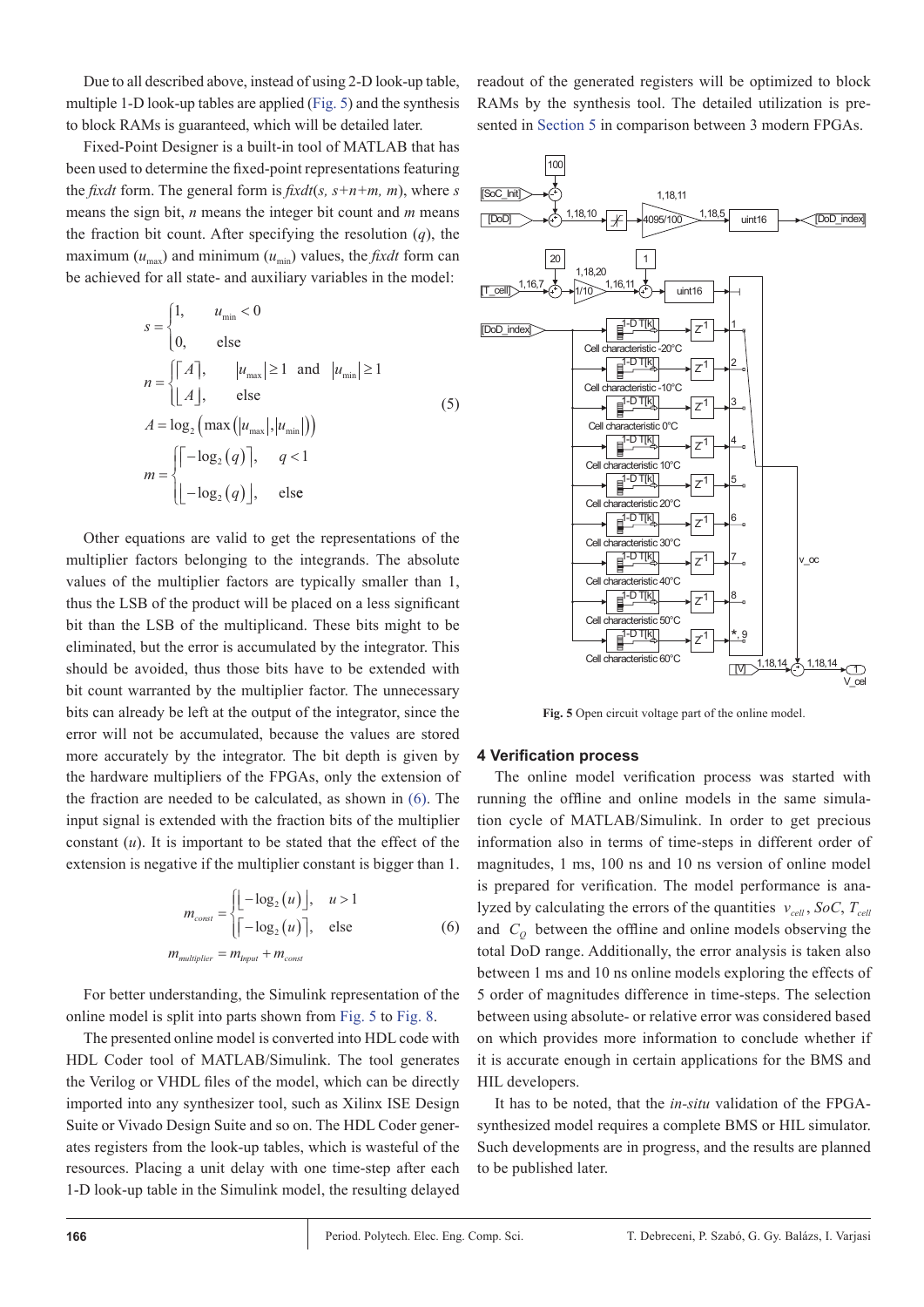

**Fig. 6** Internal impedance part of the online model.



**Fig. 7** Battery lifetime part of the online model.

<span id="page-4-1"></span>

**Fig. 8** Thermal part of the online model.

# <span id="page-4-0"></span>**5 Results and evaluation**

From [Fig. 9](#page-5-0), it clearly turns out how the  $v_{cc} - T_{cell}$  storage and indexing considerations affect the discharge characteristics compared to the offline curves stored in 2-D look-up table with linear interpolation between the vectors elements represented as floating-point numbers.

Each of the three online models calculate with the open circuit voltage belonging to one actual temperature value until the cell heats up to the next temperature point, where the indexer changes to the other voltage table. During normal circumstances, the cell temperature heats up to 40-50 °C from about 20 °C when discharged by half of the maximum continuous discharge current considering no cooling as in this simulation. Therefore, cell voltage jumps can be found at 3 different *DoD* values. The maximum absolute error caused by this effect is 34.37 mV. However, this is in 2 order of magnitude greater than the cell voltage measurements could be done by a 12 bit A/D converter, but precise enough according to the cell temperature measurement accuracy done usually by PTC/NTC sensors.

Next analysis shows a more significant relative error on the cell voltage in [Fig. 10.](#page-5-1) As it is known, at the end of the discharge characteristics from about 90 % *DoD*, the voltage curve slope highly decreases with normally increasing *DoD*. In theory, this slope approaches to infinity due to total usable capacity loss, hereby the simulated voltage error can be theoretically also infinite. In discrete time and using fixed-point numbers, the error will not be infinite but directly based on the sampling and precision properties of the stored data. One possible solution is that the *DoD* can be divided into two parts. One includes the values in range from 0 % to about 90 % *DoD*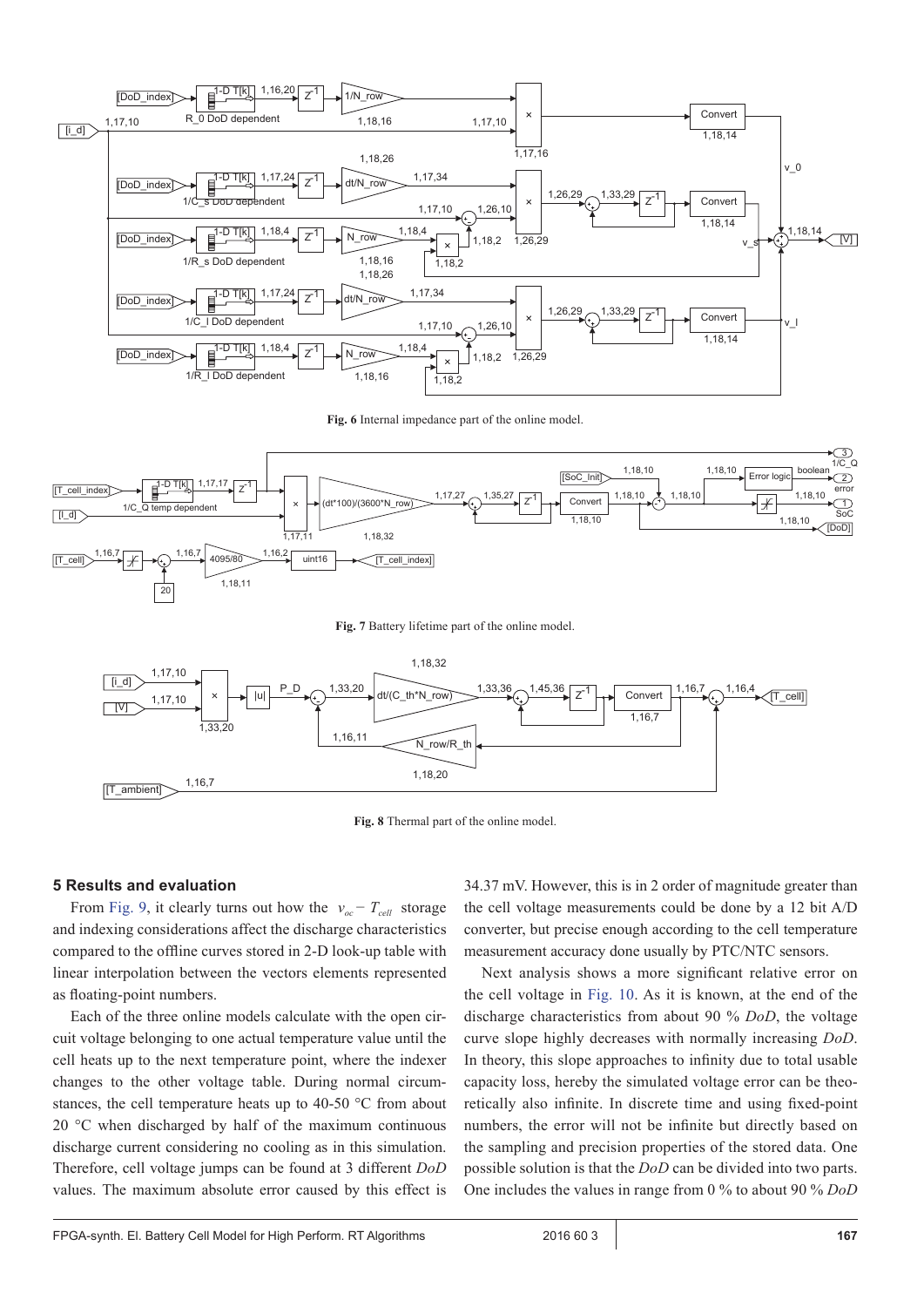considering the same sample elements. Other is for the rest 10 % storing more samples for the precision. The drawback of this trick is that an additional indexing logic is needed then.

In [Fig. 10](#page-5-1), the error peaks at near 100 % *DoD* with 8.6568 %. Using this model in SoC estimators, aside from the cell voltage measurement accuracy in the BMS, the most significant errors will occur at the 3 temperature switching points (30 °C, 40 °C and 50 °C) and at the very end of the DoD domain considering the same circumstances.

Since now, for the online model, this behavior is known, these errors can be compensated if it is necessarily needed. [Figure 11](#page-5-2) presents an SoC error, if the Ampere-integral used in the offline model would be used in online (discrete-time and fixed-point) form as an input for the online battery cell model. Most of the online estimation algorithms use the battery model with SoC or DoD input and cell voltage output to compensate the basic Ampere-integral (Coulomb-counting) based on the measured voltage and by using a controller. Therefore, [Fig. 11](#page-5-2) shows a worst case error for using the most basic Coulombcounting estimation with a peak error of only 0.7398 % for the worst performance (1 ms) online model.

In dependency from the cell temperature accuracy, the usable capacity is important to know to get the most accurate cell voltages for the SoC estimator. For this, the relative cell capacity error of 0.0044 % [\(Fig. 12\)](#page-5-3) and the relative cell temperature error of 0.0357 % ([Fig. 13\)](#page-6-0) are sufficient enough in almost all applications.

At this point, it is needed to mention that in case of realizing even more precise SoH estimation algorithms, the usable capacity part of this online model would be placed outside to the estimator, and the capacity would be a new input of the online model. It is mainly for when the cycle number is estimated based on the measured and calculated fractions of total charge/ discharge cycles and internal resistance measurement-based correction of SoH is also used.

According to the BMS implementation in a certain application, it is also worth investigating whether an FPGA or high performance processor is necessarily needed or also a modern MCU is enough for running the estimation algorithms. In this respect, the errors of the online model using 1 ms time-step are examined referenced to when using 10 ns time-step.

It can be seen in [Fig. 14](#page-6-4) that the relative cell voltage error significantly peaks at the switching points of temperature. Certainly, it is because the fixed-point representation of stateand auxiliary variables is the same in the online models, therefore the errors can caused by the indexing refreshing at different instances. Since the time-steps are fixed in the used solver method, these errors will be systematic errors.

The SoC, usable capacity and temperature error analyses are similar to the described about the cell voltage errors. [Table](#page-6-5) 1 summarizes the errors. It turns out, that the online model with 1 ms time-step is still accurate enough to be implemented in MCU compared to the 10 ns time-step model when considering the same fixed-point representation.



<span id="page-5-0"></span>**Fig. 9** Discharge characteristics of offline and online models at 1 ms, 100 ns and 10 ns time-step.

<span id="page-5-2"></span>

**Fig. 11** SoC error of online models at 1 ms, 100 ns and 10 ns time-step.



<span id="page-5-3"></span>

**Fig. 12** Cell useable capacity error of online models at 1 ms, 100 ns and 10 ns time-step.

<span id="page-5-1"></span>**Fig. 10** Cell voltage error of online models at 1 ms, 100 ns and 10 ns time-step.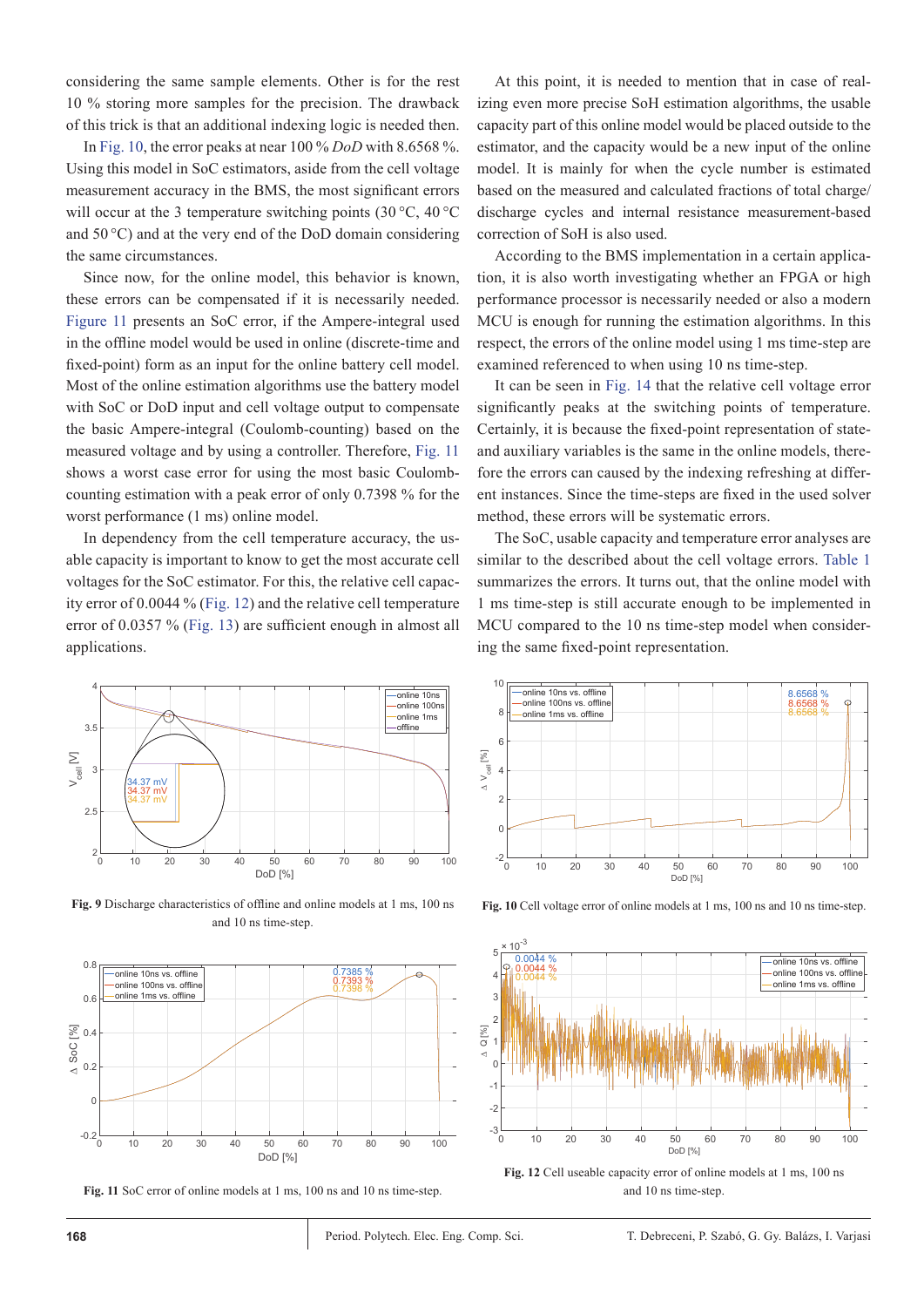<span id="page-6-0"></span>

**Fig. 13** Cell temperature error of online models at 1 ms, 100 ns and 10 ns time-step.

<span id="page-6-5"></span>**Table 1** Errors of the online model at 1 ms compared to 10 ns time-step

| $\Delta V_{cell}$ [%] | $\Delta$ SoC $\lceil\% \rceil$ | $\Delta Q$ [%] | $\Delta T$ [%] |
|-----------------------|--------------------------------|----------------|----------------|
| 0.9154                | 0.002                          | 0.004          | 0.039          |

However, based on the results in [Table 1,](#page-6-5) the presented online model seems to be implementable also in modern processors, but either when the temperature is also considered in case of internal impedance parameters, or when more cell models have to be run real-time in the same BMS, or when the effects of active balancing with 10-100 kHz PWM are needed to consider, then it is crucial to use an FPGA in order to achieve the required efficiency of a model-based SoC or SoH estimation algorithm.

[Table 2](#page-6-6) summarizes the utilization of the introduced online model synthesized to 3 modern FPGAs highlighting necessary logic components and run frequency capabilities.

<span id="page-6-6"></span>**Table 2** Utilization and maximum possible frequency information

|                                  | Artix 7<br>XC7A100T | Kintex 7<br>XC7K70T | Virtex 7<br>XC7VX330T |
|----------------------------------|---------------------|---------------------|-----------------------|
| Speed grade                      | $-3$                | $-3$                | $-3$                  |
| Slice Registers [%]              | 0.16                | 0.24                | 0.05                  |
| Slice LUTs [%]                   | 2.27                | 3.50                | 0.70                  |
| BRAM [%]                         | 16.30               | 16.30               | 2.93                  |
| $DSP48E1s$ [%]                   | 6.67                | 6.67                | 1.43                  |
| Max. possible<br>frequency [MHz] | 55                  | 76                  | 77                    |

The maximum possible frequencies show that this online model could be synthesized allowing a minimum time-step of 12 ns. By increasing the input clock frequency from the actual 100 MHz using hardware phase-locked loop (PLL) units, the time-step could be decreased to 10 ns in order to achieve even 100 MHz run frequency. It is question of consideration whether if it is worth increasing the input clock frequency up to more hundred MHz while facing with hardware design and electromagnetic compatibility issues.

<span id="page-6-4"></span>

**Fig. 14** Cell voltage error of online model at 1 ms compared to at 10 ns.

## **6 Conclusion**

The aim of the present paper was, in one hand, to give an overview of the design approach of the battery cell model. The discussion has clearly showed the considerations taken into to get an easy-to-set MATLAB/Simulink implementation. This allows an effective design and rapid verification observing and analyzing the dynamic behaviour also for the offline and online representation. The introduced online model is designed for HDL code generation from MATLAB/Simulink that allows perfect traceability between the model behaviours in the different forms. The model performance is investigated and evaluated in respect of discussing the error analysis and regarding the utilization results in modern FPGAs.

In conclusion, it can be said that based on an existing electrical cell model topology, a verified, FPGA-synthesizable online electrical battery cell model is designed and evaluated. It can be used in high performance, model-based SoC and SoH estimation algorithms in BMS and real-time simulators, as well. The measurement-based validation of the FPGA-synthesized model is a future work, where a BMS or a HIL simulator is implemented, which will be published later on.

The published and proposed online model can be taken as basis for further cell- or pack-level models due to its ability to be effectively scaled, configured and extended.

# **References**

- [1] Gao, L., Liu, S., Dougal, R. A. "Dynamic lithium-ion battery model for system simulation." *IEEE Transactions on Components and Packaging Technologies*. 25(3), pp. 495-505. 2002. DOI: [10.1109/TCAPT.2002.803653](http://dx.doi.org/10.1109/TCAPT.2002.803653)
- <span id="page-6-1"></span>[2] Debreceni, T., Balázs, G. Gy., Varjasi, I. "Mission Profile-Oriented Design of Battery Systems for Electric Vehicles in MATLAB/Simulink®." In: International Conference on Renewable Energies and Power Quality (ICREPQ'16), Madrid, Spain, May 4-6, 2016, Renewable Energy and Power Quality Journal (RE&PQJ) Conference Proceedings.
- <span id="page-6-2"></span>[3] He, H., Xiong, R., Fan, J. "Evaluation of lithium-ion battery equivalent circuit models for state of charge estimation by an experimental approach." *Energies*. 4(4), pp. 582-598. 2011. DOI: [10.3390/en4040582](http://dx.doi.org/10.3390/en4040582)
- <span id="page-6-3"></span>[4] Yuan, S., Wu, H., Yin, C. "State of Charge Estimation Using the Extended Kalman Filter for Battery Management Systems Based on the ARX Battery Model." *Energies*. 6(1), pp. 444-470. 2013. DOI: [10.3390/en6010444](http://dx.doi.org/10.3390/en6010444)